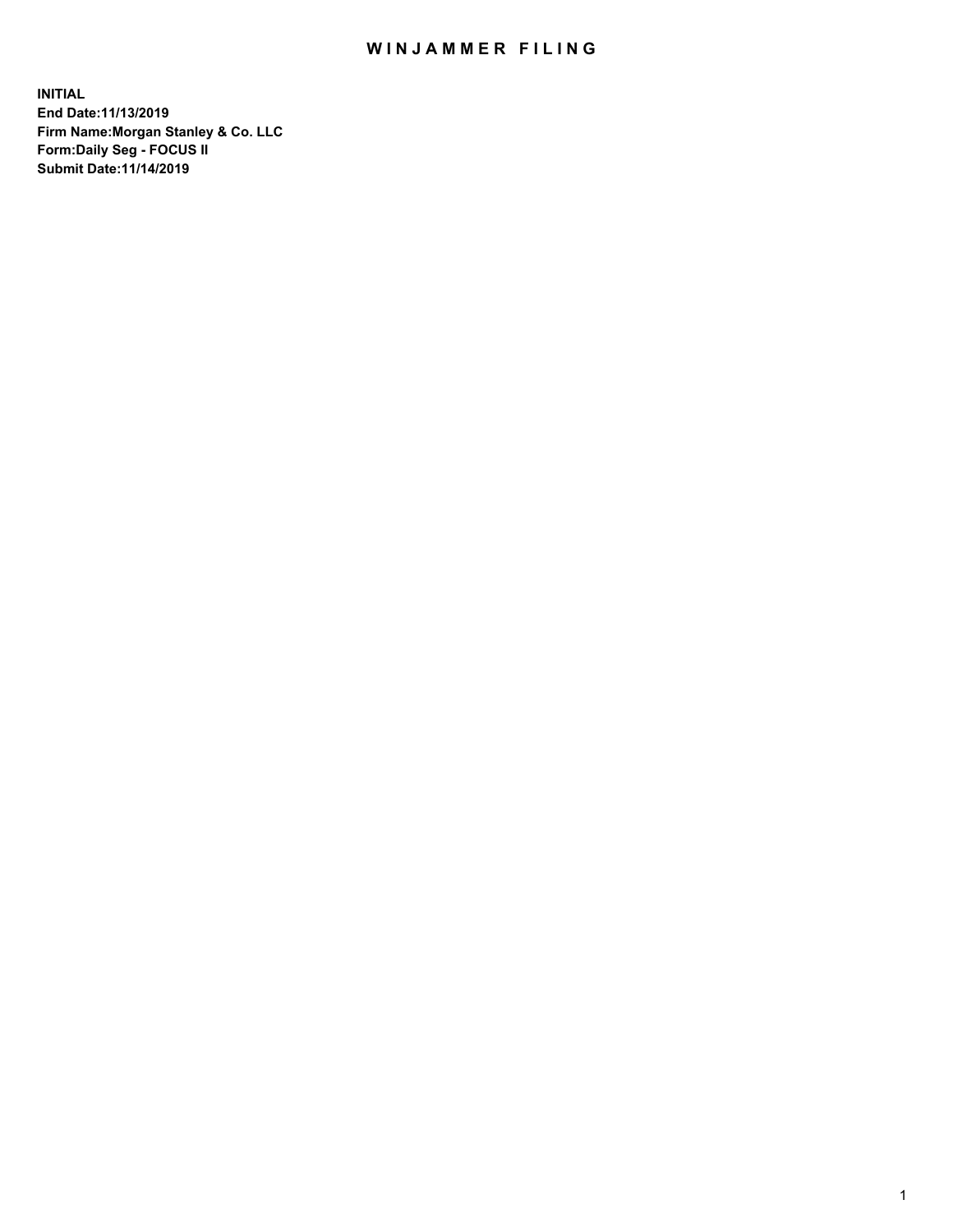**INITIAL End Date:11/13/2019 Firm Name:Morgan Stanley & Co. LLC Form:Daily Seg - FOCUS II Submit Date:11/14/2019 Daily Segregation - Cover Page**

| Name of Company                                                                                                                                                                                                                                                                                                                | Morgan Stanley & Co. LLC                                    |
|--------------------------------------------------------------------------------------------------------------------------------------------------------------------------------------------------------------------------------------------------------------------------------------------------------------------------------|-------------------------------------------------------------|
| <b>Contact Name</b>                                                                                                                                                                                                                                                                                                            | <b>Ikram Shah</b>                                           |
| <b>Contact Phone Number</b>                                                                                                                                                                                                                                                                                                    | 212-276-0963                                                |
| <b>Contact Email Address</b>                                                                                                                                                                                                                                                                                                   | Ikram.shah@morganstanley.com                                |
| FCM's Customer Segregated Funds Residual Interest Target (choose one):<br>a. Minimum dollar amount: ; or<br>b. Minimum percentage of customer segregated funds required:% ; or<br>c. Dollar amount range between: and; or<br>d. Percentage range of customer segregated funds required between:% and%.                         | 235,000,000<br><u>0</u><br>0 <sub>0</sub><br>0 <sub>0</sub> |
| FCM's Customer Secured Amount Funds Residual Interest Target (choose one):<br>a. Minimum dollar amount: ; or<br>b. Minimum percentage of customer secured funds required:%; or<br>c. Dollar amount range between: and; or<br>d. Percentage range of customer secured funds required between:% and%.                            | 140,000,000<br><u>0</u><br>0 <sub>0</sub><br>0 <sub>0</sub> |
| FCM's Cleared Swaps Customer Collateral Residual Interest Target (choose one):<br>a. Minimum dollar amount: ; or<br>b. Minimum percentage of cleared swaps customer collateral required:% ; or<br>c. Dollar amount range between: and; or<br>d. Percentage range of cleared swaps customer collateral required between:% and%. | 92,000,000<br><u>0</u><br><u>00</u><br>0 <sub>0</sub>       |

Attach supporting documents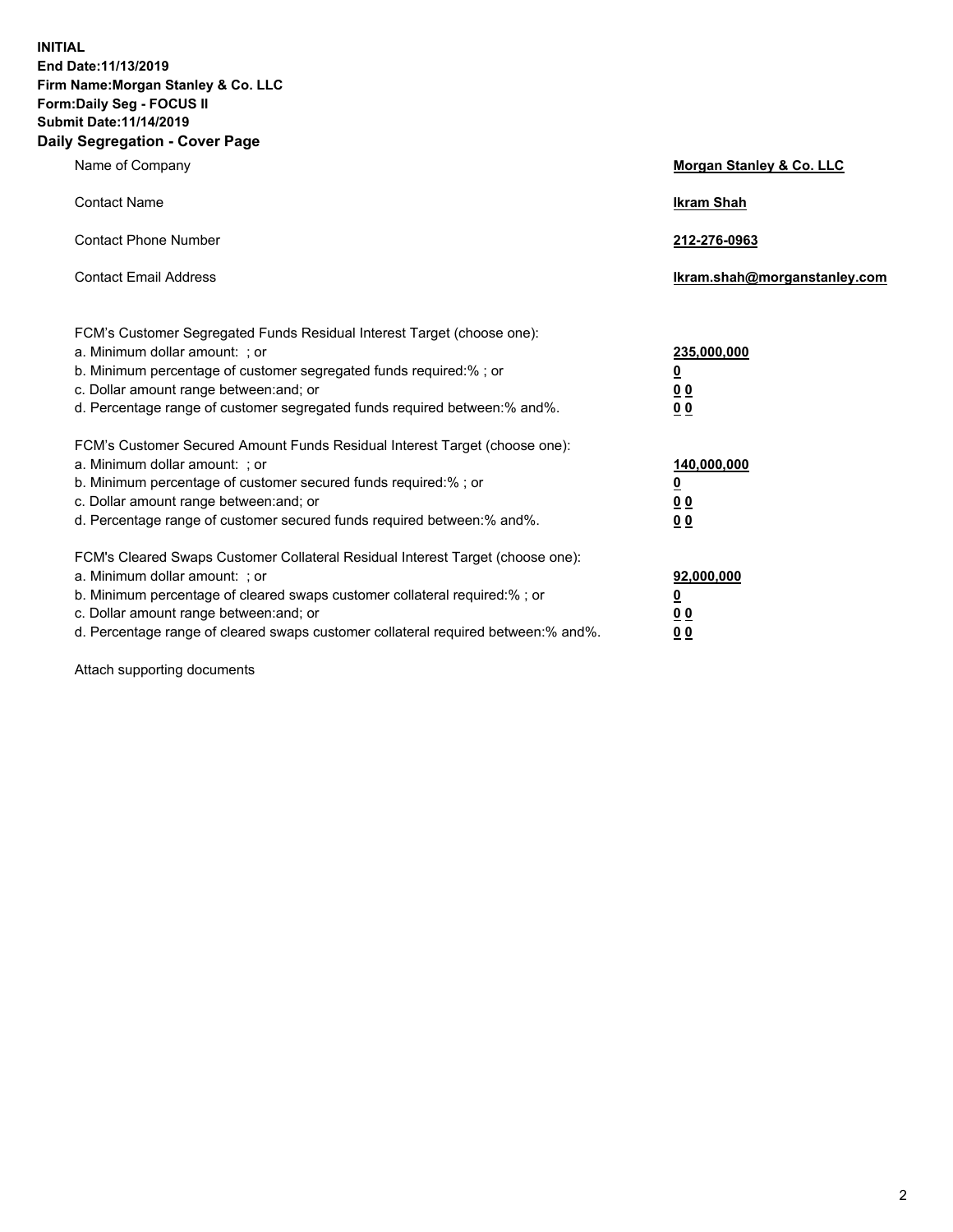## **INITIAL End Date:11/13/2019 Firm Name:Morgan Stanley & Co. LLC Form:Daily Seg - FOCUS II Submit Date:11/14/2019**

## **Daily Segregation - Secured Amounts**

|          | Foreign Futures and Foreign Options Secured Amounts                                                          |                                   |
|----------|--------------------------------------------------------------------------------------------------------------|-----------------------------------|
|          | Amount required to be set aside pursuant to law, rule or regulation of a foreign                             | $0$ [7305]                        |
|          | government or a rule of a self-regulatory organization authorized thereunder                                 |                                   |
| 1.       | Net ledger balance - Foreign Futures and Foreign Option Trading - All Customers                              |                                   |
|          | A. Cash                                                                                                      | 2,549,117,999 [7315]              |
|          | B. Securities (at market)                                                                                    | 2,297,205,878 [7317]              |
| 2.<br>3. | Net unrealized profit (loss) in open futures contracts traded on a foreign board of trade                    | 471,292,836 [7325]                |
|          | Exchange traded options                                                                                      |                                   |
|          | a. Market value of open option contracts purchased on a foreign board of trade                               | 12,329,302 [7335]                 |
|          | b. Market value of open contracts granted (sold) on a foreign board of trade                                 | -14,501,675 [7337]                |
| 4.       | Net equity (deficit) (add lines 1.2. and 3.)                                                                 | 5,315,444,340 [7345]              |
| 5.       | Account liquidating to a deficit and account with a debit balances - gross amount                            | 94,143,222 [7351]                 |
|          | Less: amount offset by customer owned securities                                                             | -93,537,049 [7352] 606,173 [7354] |
| 6.       | Amount required to be set aside as the secured amount - Net Liquidating Equity<br>Method (add lines 4 and 5) | 5,316,050,513 [7355]              |
| 7.       | Greater of amount required to be set aside pursuant to foreign jurisdiction (above) or line                  | 5,316,050,513 [7360]              |
|          | 6.                                                                                                           |                                   |
|          | FUNDS DEPOSITED IN SEPARATE REGULATION 30.7 ACCOUNTS                                                         |                                   |
| 1.       | Cash in banks                                                                                                |                                   |
|          | A. Banks located in the United States                                                                        | 316,024,067 [7500]                |
|          | B. Other banks qualified under Regulation 30.7                                                               | 588,638,355 [7520] 904,662,422    |
|          |                                                                                                              | [7530]                            |
| 2.       | Securities                                                                                                   |                                   |
|          | A. In safekeeping with banks located in the United States                                                    | 457,568,369 [7540]                |
|          | B. In safekeeping with other banks qualified under Regulation 30.7                                           | 0 [7560] 457,568,369 [7570]       |
| 3.       | Equities with registered futures commission merchants                                                        |                                   |
|          | A. Cash                                                                                                      | 8,773,183 [7580]                  |
|          | <b>B.</b> Securities                                                                                         | $0$ [7590]                        |
|          | C. Unrealized gain (loss) on open futures contracts                                                          | -1,253,774 [7600]                 |
|          | D. Value of long option contracts                                                                            | $0$ [7610]                        |
|          | E. Value of short option contracts                                                                           | 0 [7615] 7,519,409 [7620]         |
| 4.       | Amounts held by clearing organizations of foreign boards of trade                                            |                                   |
|          | A. Cash                                                                                                      | $0$ [7640]                        |
|          | <b>B.</b> Securities                                                                                         | $0$ [7650]                        |
|          | C. Amount due to (from) clearing organization - daily variation                                              | $0$ [7660]                        |
|          | D. Value of long option contracts                                                                            | $0$ [7670]                        |
|          | E. Value of short option contracts                                                                           | 0 [7675] 0 [7680]                 |
| 5.       | Amounts held by members of foreign boards of trade                                                           |                                   |
|          | A. Cash                                                                                                      | 1,827,382,359 [7700]              |
|          | <b>B.</b> Securities                                                                                         | 1,839,637,509 [7710]              |
|          | C. Unrealized gain (loss) on open futures contracts                                                          | 472,546,610 [7720]                |
|          | D. Value of long option contracts                                                                            | 12,329,302 [7730]                 |
|          | E. Value of short option contracts                                                                           | -14,501,675 [7735] 4,137,394,105  |
|          |                                                                                                              | [7740]                            |
| 6.       | Amounts with other depositories designated by a foreign board of trade                                       | $0$ [7760]                        |
| 7.       | Segregated funds on hand                                                                                     | $0$ [7765]                        |
| 8.       | Total funds in separate section 30.7 accounts                                                                | 5,507,144,305 [7770]              |
| 9.       | Excess (deficiency) Set Aside for Secured Amount (subtract line 7 Secured Statement                          | 191,093,792 [7380]                |
|          | Page 1 from Line 8)                                                                                          |                                   |
| 10.      | Management Target Amount for Excess funds in separate section 30.7 accounts                                  | 140,000,000 [7780]                |

11. Excess (deficiency) funds in separate 30.7 accounts over (under) Management Target **51,093,792** [7785]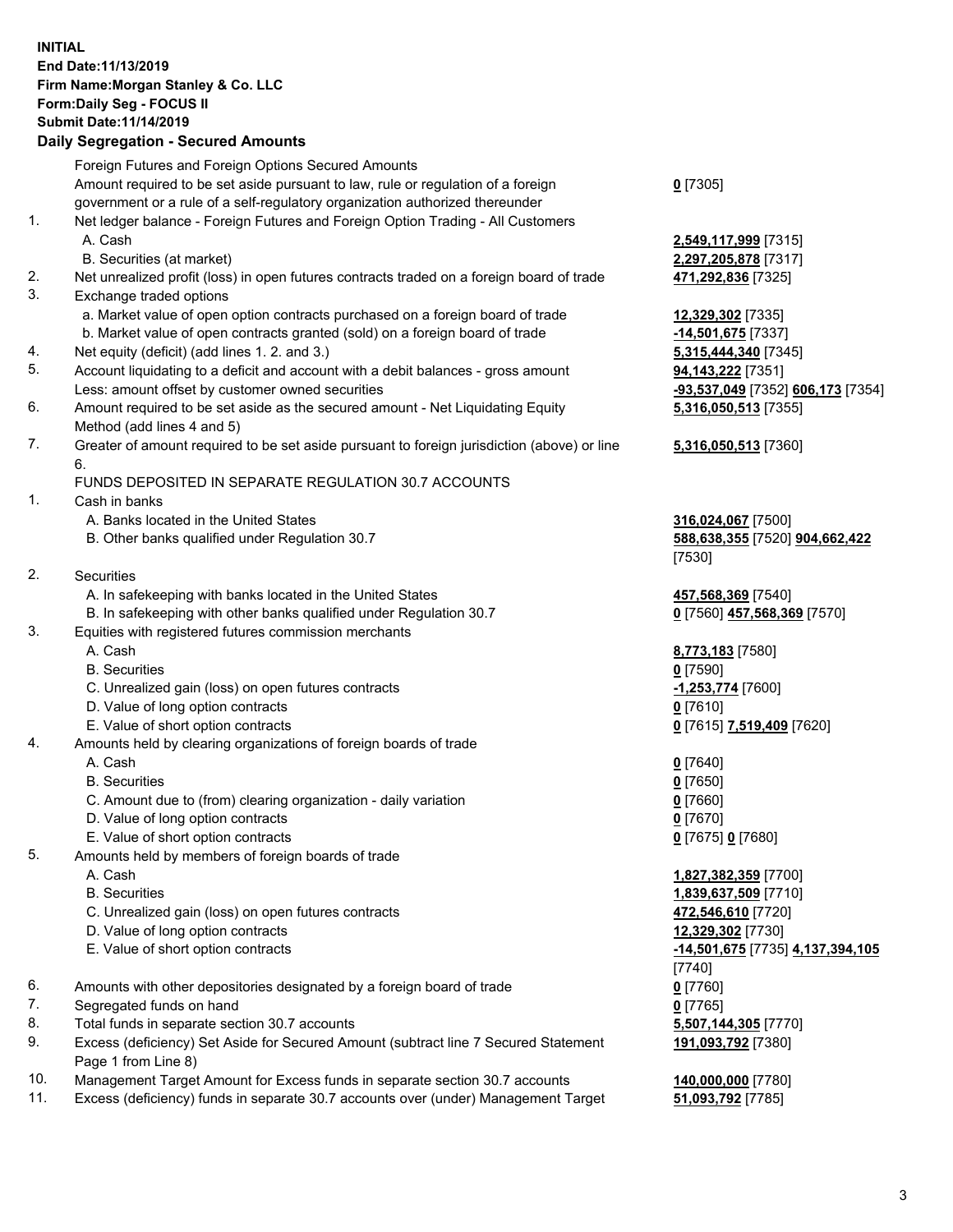**INITIAL End Date:11/13/2019 Firm Name:Morgan Stanley & Co. LLC Form:Daily Seg - FOCUS II Submit Date:11/14/2019 Daily Segregation - Segregation Statement** SEGREGATION REQUIREMENTS(Section 4d(2) of the CEAct) 1. Net ledger balance A. Cash **11,854,862,304** [7010] B. Securities (at market) **6,672,842,595** [7020] 2. Net unrealized profit (loss) in open futures contracts traded on a contract market **-1,320,599,816** [7030] 3. Exchange traded options A. Add market value of open option contracts purchased on a contract market **373,267,627** [7032] B. Deduct market value of open option contracts granted (sold) on a contract market **-280,586,999** [7033] 4. Net equity (deficit) (add lines 1, 2 and 3) **17,299,785,711** [7040] 5. Accounts liquidating to a deficit and accounts with debit balances - gross amount **508,610,303** [7045] Less: amount offset by customer securities **-507,372,313** [7047] **1,237,990** [7050] 6. Amount required to be segregated (add lines 4 and 5) **17,301,023,701** [7060] FUNDS IN SEGREGATED ACCOUNTS 7. Deposited in segregated funds bank accounts A. Cash **4,341,768,587** [7070] B. Securities representing investments of customers' funds (at market) **0** [7080] C. Securities held for particular customers or option customers in lieu of cash (at market) **718,061,533** [7090] 8. Margins on deposit with derivatives clearing organizations of contract markets A. Cash **6,312,221,529** [7100] B. Securities representing investments of customers' funds (at market) **0** [7110] C. Securities held for particular customers or option customers in lieu of cash (at market) **5,954,781,062** [7120] 9. Net settlement from (to) derivatives clearing organizations of contract markets **158,732,516** [7130] 10. Exchange traded options A. Value of open long option contracts **373,267,627** [7132] B. Value of open short option contracts **-280,586,999** [7133] 11. Net equities with other FCMs A. Net liquidating equity **10,643,938** [7140] B. Securities representing investments of customers' funds (at market) **0** [7160] C. Securities held for particular customers or option customers in lieu of cash (at market) **0** [7170] 12. Segregated funds on hand **0** [7150] 13. Total amount in segregation (add lines 7 through 12) **17,588,889,793** [7180] 14. Excess (deficiency) funds in segregation (subtract line 6 from line 13) **287,866,092** [7190]

- 15. Management Target Amount for Excess funds in segregation **235,000,000** [7194]
- 16. Excess (deficiency) funds in segregation over (under) Management Target Amount Excess

**52,866,092** [7198]